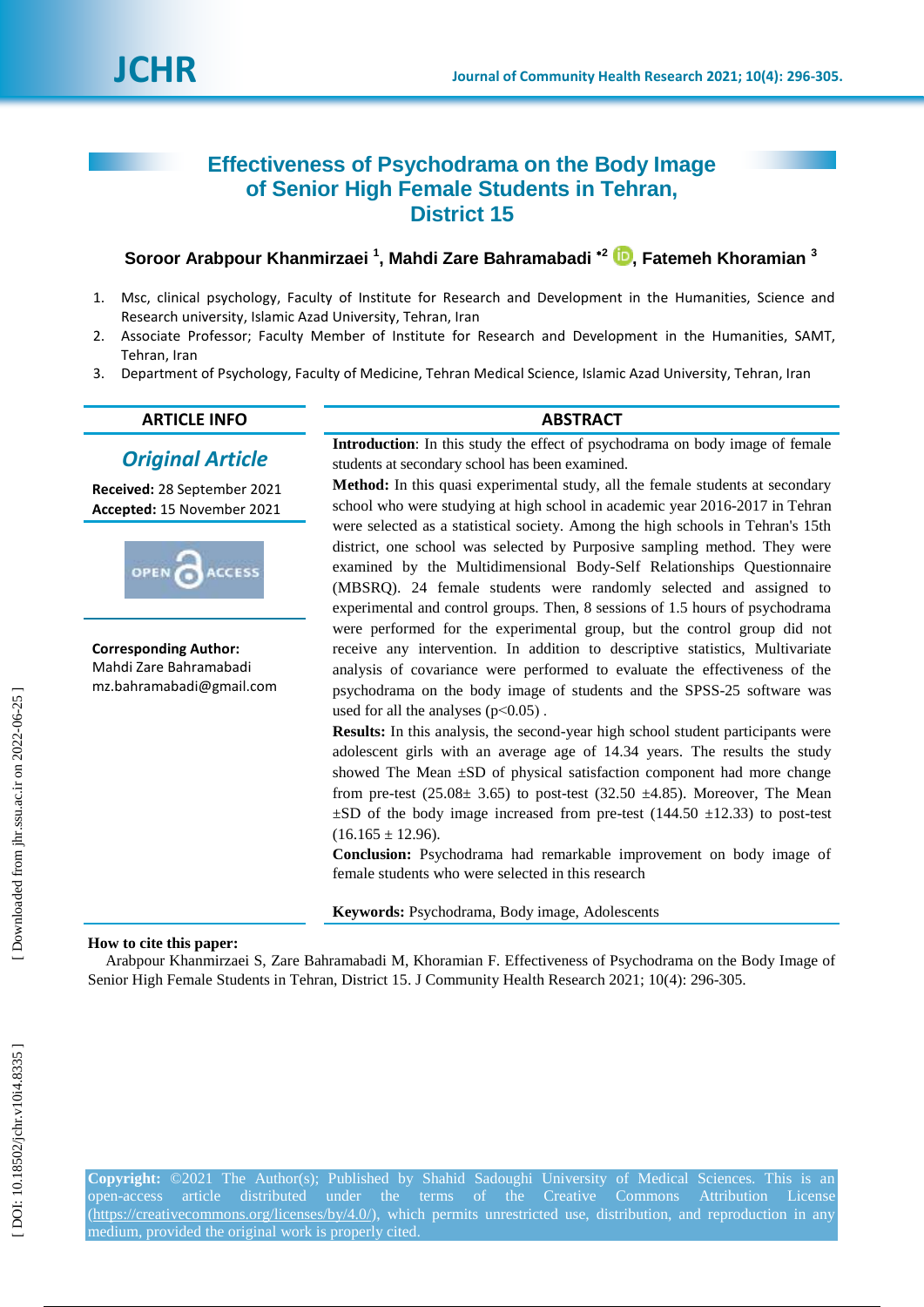# **Introduction**

Adolescence is a stage of transition from childhood to adulthood, which is accompanied by rapid and unexpected experiences in the psychological, physical, cognitive, and social aspects of one's life. Adolescents often experience pubertal changes at the time of transition, during which there is a n increased risk of dropout, behavioral and motivational problems, and school mismatch (1). In addition to life stresses, a wide range of other concepts such as beliefs, values, ideals, and commitment are important at this stage. In these conditions, the psychological and social adjustment of the individual is strongly affected by the stability of self -concept and self -image (2). Significant physical and social changes characteristic of this period can lead to the creation of a negative image of the body (3).

The results of previous research showed that behavioral disorders and anxiety about body deformity in adolescents are directly related to their body image , and statistically ,this is more common in adolescent girls(4) This concept determines the relationship with friends , social activities and self -esteem in adolescents and young people(5) . Negative body image in adolescents is also associated with low self -esteem, changes in eating habits such as diets, or taking medications and dietary supplements to control weight (6) . This concept is associated with depression and anxiety, and provides the basis for eating disorders and suicidal thoughts (7) Mental health is also one of the concepts related to body image in female adolescents(8). Considering the above mentioned cases and the importance of positive body image formation during adolescence, which can be an important factor in preventing from various psychological disorders in adolescence and adulthood, psychological interventions are necessary(9) , which can be provided individually or in groups. Psychodrama is a kind of group therapy which combines psychotherapy and social skills , shows psychological problems , includes improvised scenes in which the members are not actors ,there is no predetermined text , and each person plays his private life(10)

The psychodrama approach provides an environment in which members discover their emotional and mental state , and have an exceptional opportunity to relive their own experiences.(11) The psychodrama approach uses mental imagery, imagination, physical actions, and group dynamics. It is a combination of art, play therapy, emotional sensitivity, and explicit thinking that facilitates the release of trapped emotions, offering new and more effective behaviors and ways of opening up. Undiscovered helps resolve conflict as well as understanding one's own form (12) Moreno, the founder of psychodrama, sees language not as the only way to communicate with the world, but also as a perfect way to connect and eliminate worries. Psychodrama is a group method for behavior modification which is relationship-oriented. Moreno believes that if the client knows that the release of inner thoughts and unspoken emotions in any form will be tolerated by the therapist, he/she will willingly display them and feel calm (13). In this case, psychodrama helps to develop the treasury of individual maps and related behavioral skills and, by encouraging spontaneous references to the present, here and now, lead s them to respond appropriately to new situations or the old ones (14) In this way, the authorities role play their conflicts instead of talking about them. In other words, the person, without previous practice, plays his/her role and releases his/her emotions such as anger, sadness, and joy. In order to achieve these goals, the psychoanalyst uses various tools and techniques such as me, directing, stage, imitation, role inversion, mirror, monologue, realization, and other techniques.

Numerous studies have been conducted regarding psychodrama's effectiveness on various topics with respect to mental health. For example, the effectiveness of this approach can increase empathy and reduce social anxiety (15) , decrease emotional and cognitive fear of school and increase participation and cooperation in school to overcome the school fear (16) , reduce anxiety symptoms, increase the quality of life , and improve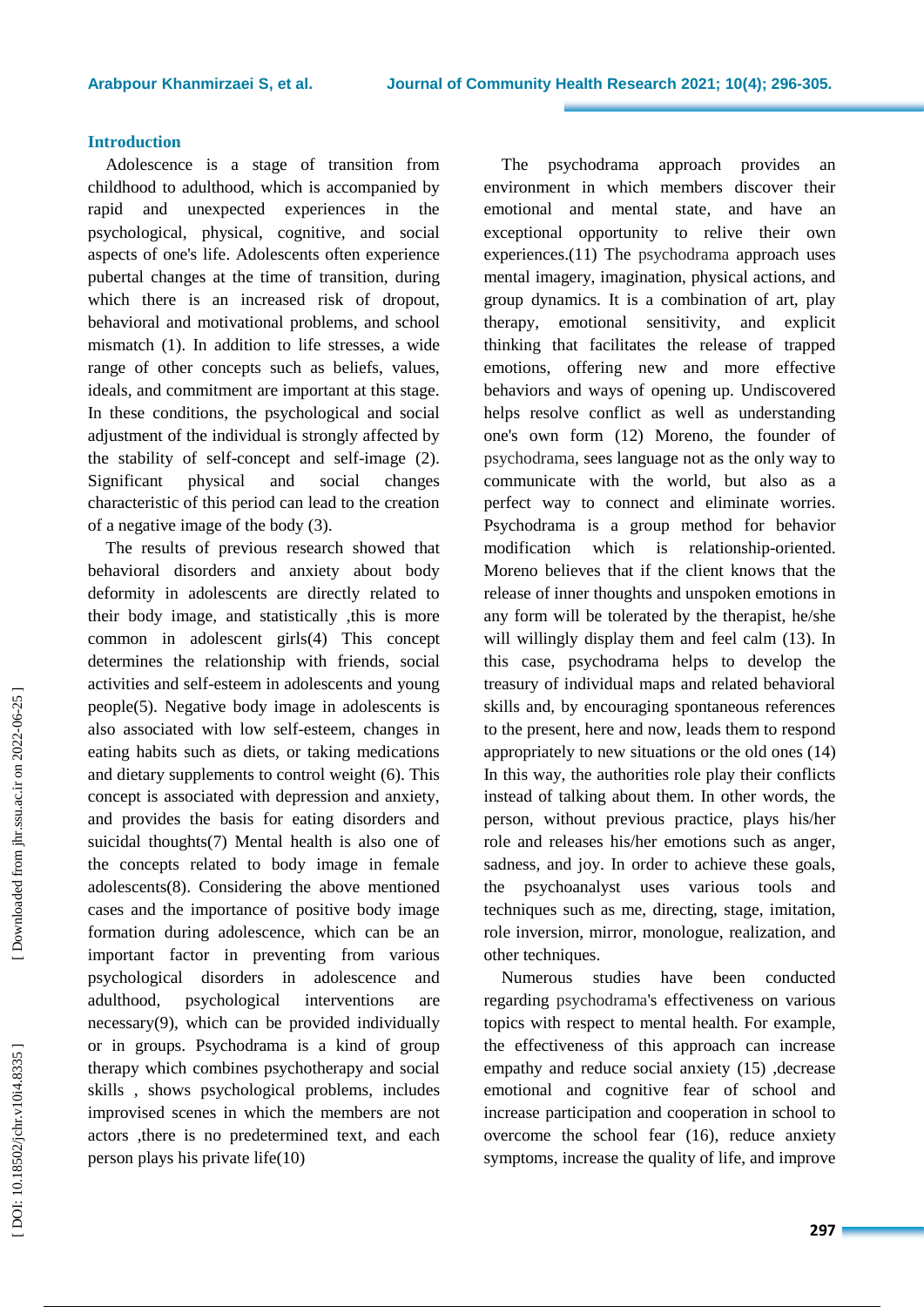social functioning in patients with panic disorders (17) , reduce the severity of symptoms in patients with depression (18) , and clinical symptoms , and improve the quality of life in students with psychological problems (19) , increas e conflict resolution skills (20) , reduce symptoms associated with bulimia and anorexia (21) , increase emotional self-awareness in adolescent girls with psychological distress (22) , reduce social anxiety and increase self-esteem and psychological well being of students with social anxiety disorder (23) , reduc e depression and its symptoms in patients recovering from addiction (24). With a review of the theoretical background and research conducted in this field, and given that the girls are more concerned about their bodies based on their socialization and gender stereotypes, they can be encouraged to look at their physical changes more positively during puberty.

On the other hand, by reviewing the researches, it can be seen that the effectiveness of the psychodrama approach on the body image of adolescent girls in the country has not been investigated .Therefore, considering the importance of building a positive body image in adolescents, which can prevent from psychological damage in adolescence and adulthood, this study was aimed to evaluate the effect of psychodrama on body image of adolescent girls. Therefore, the main question of the present study was whether or not psychodrama had an effect on negative body image in adolescent girls .

# **Method**

In this quasi -experimental study, all the senior high female students from 2016 -2017 in Tehran were considered as the statistical population. Among the high schools in Tehran in district 15, one school was selected by convenience sampling method. There were 160 senior high students in this school. They were evaluated by the Multidimensional Body-Self **Relationships** Questionnaire (MBSRQ). The results indicated that the score of 90 students was less than the two -third of the total score of the questionnaire. Out of 90 people, 24 were randomly selected and assigned to

experimental and control groups. Finally, 24 participants were randomly assigned to experimental and control groups from among those who fulfilled the study's eligibility requirements. Then, 8 psychodrama sessions of 1.5 hours, were provided for the experimental group, but the control group did not receive any intervention. The socio -demographic questionnaire and (MBSRQ) were completed in the interviews. After administering the questionnaire (multidimensional body -self relationship) out of 160 students, 90 scored less than two -thirds of the total score of the questionnaire (less than 180). Of those, 24 who met the inclusion criteria were randomly assigned to two groups of 12, experimental and control.

Inclusion criteria included: not participating in individual group therapy sessions , or psychological training classes 6 months before the research, not having severe and chronic mental and physical disorders, consent to participate, and commitment to attend the group sessions.

Exclusion criteria include d: missing two sessions of training, incomplete questionnaire, and dissatisfaction with participation in the study .

After calculating the scores of pre -test and Post test in the 2 groups, At the descriptive level, mean and standard deviation and Multivariate analysis of covariance were performed to evaluate the effectiveness of the psychodrama on the body image of students and the SPSS -25 software was used for all the analyses (Table 1)  $(p<0.05)$ .

**Multidimensional Body -Self Relations Questionnaire - Appearance Scales (MBSRQ -AS 34).** The MBSRQ -AS is composed of five scales with good psychometric properties: (a) appearance evaluation with 6 items, which assesses beliefs and feelings of satisfaction or dissatisfaction with one's appearance (b), appearance orientation with 12 items, assesses the extent of one's cognitive -behavioral investment in one's appearance (c) , overweight preoccupation with four items, assesses fat anxiety, consciousness, dieting and dietary restraint (d) , self -classified weight with two items, assesses how one perceives one's weight status, from very underweight to very overweight, and (e) body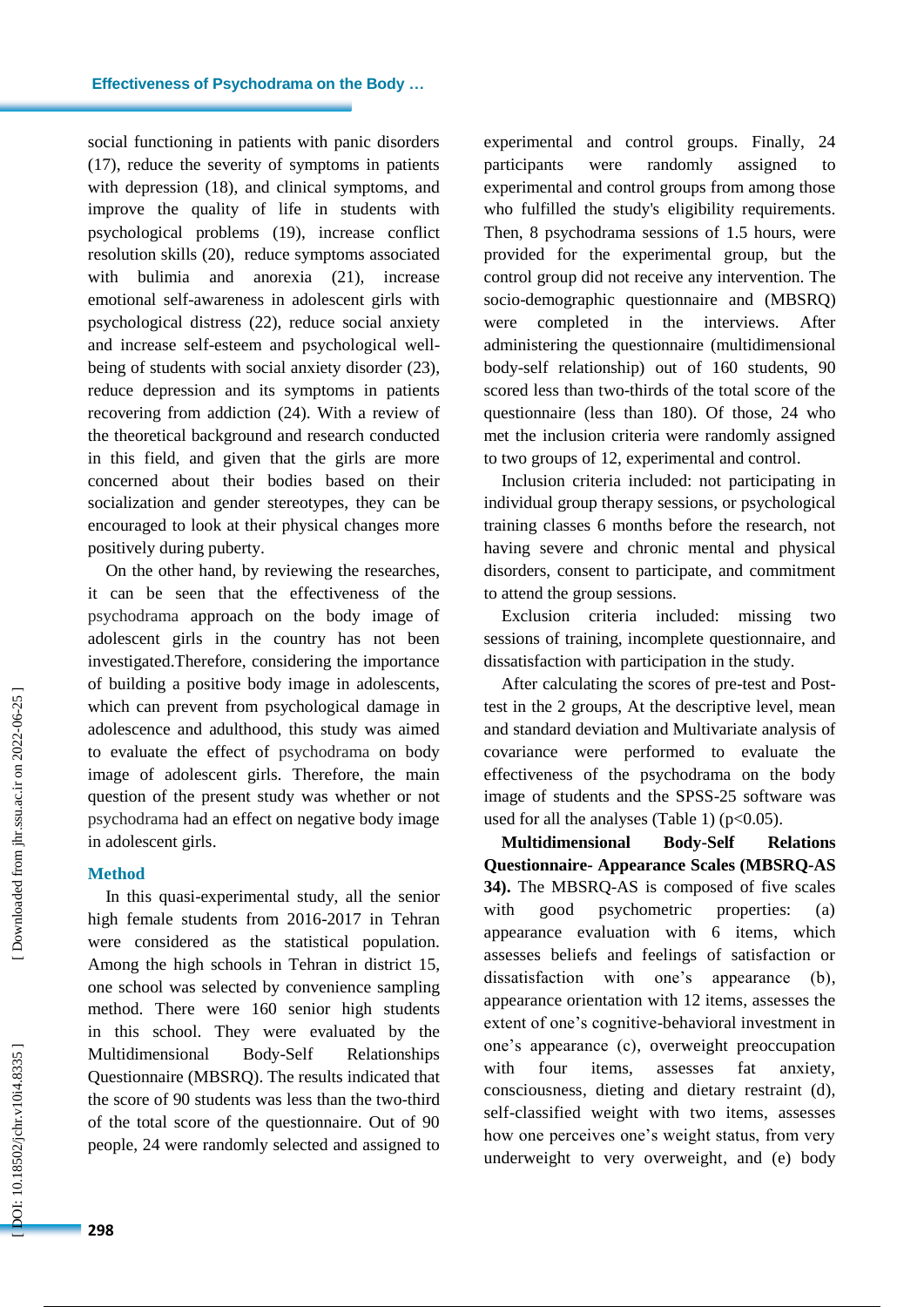areas satisfaction, with nine items, assesses satisfaction or dissatisfaction with specific body areas and physical attributes (i.e., face, hair, lower torso, mid torso, upper torso, muscle tone, weight, height, overall appearance) (5) .Each item is scored on a 5 -point scale and evaluated agreement (from 1: "definitely disagree" to 5: "Definitely agree"), frequency (from 1: "never" to 5: "very often"), or satisfaction (from 1: "very dissatisfied" to 5: "very satisfied"). For items related to self -classified weight, participants use d the scale from 1: "very underweight" to 5: "very overweight In Iran Cronbach's alpha coefficient for total scale was 0.83 (25 ) . In this study, Cronbach's alpha and total subscales of face evaluation, face orientation, fitness assessment,

fitness orientation, mental weight and physical satisfaction, were respectively obtained as 0.73, 0.76, 0.77, 0.84, 0.80, 0.73, 0.95 .

# **Description of the Content and Structure**

To conduct this research, first, the structure and design of the psychodrama sessions were decided (13). The schedule was determined based on the objectives of the session, it s timing, and duties and activities of the therapist and the participants. Thus, the members of the experimental psycho experimental group were examined in 8 sessions of one and a half hour with an emphasis on improving body image. The control group was not intervened and only pre -test and post -test were performed on them.

#### **Table 1 .** Content and Treatment Sessions

#### *Schedule of psychoanalytic sessions*

Session 1: Getting to know the leader and group members. Introducing and describing the group's goals. Specifying the structure of meetings and explaining the rules to the group members.

Session 2: Familiarity of members with the psychological structure of drama, role-play and techniques of monologue, pair work, helper and mirror

Session 3: Introducing the members to the body image , discussing their feelings towards their body image and addressing the problem presented by the first person

Session 4: Discussing the formation of body image and addressing the problem presented by the first person

Session 5: The variable s and factors influencing the body image and addressing the problem presented by the first person

Session 6: Puberty and adolescence and its effects on body image , and addressing the problem presented by the first person

Session 7: Awareness of the body image and accepting it as it is

Session 8: Closing session of the group, examining the feelings and experiences of the members

# **Statistical Analysis**

Mean and standard deviation indices were used to describe the research variables, and then to determine the significance of the differences, independent t -tests were used to compare the pre test groups and also to compare the post -test groups. Before performing the statistical analysis, the assumptions of normality, homogeneity of variance and Homoscedasticity were examined, all of which indicated the establishment of the assumptions. Since there were two experimental and control groups in the present study and we were looking to compare the post -test scores of the variables after

controlling the effect of the pre -test variables (as covariates), multivariate analysis of covariance (MANCOVA) and univariate analysis of covariance (ANCOVA) was used. All the assumptions of the analysis of covariance model were examined step by step according to the Tutorial article (25) .

#### **Results**

In this analysis, the second -year high school student participants were adolescent girls with mean (SD) of age was  $(14.34 \pm 1.15)$  years. As can be seen in Table 2, body image scores have significantly changed.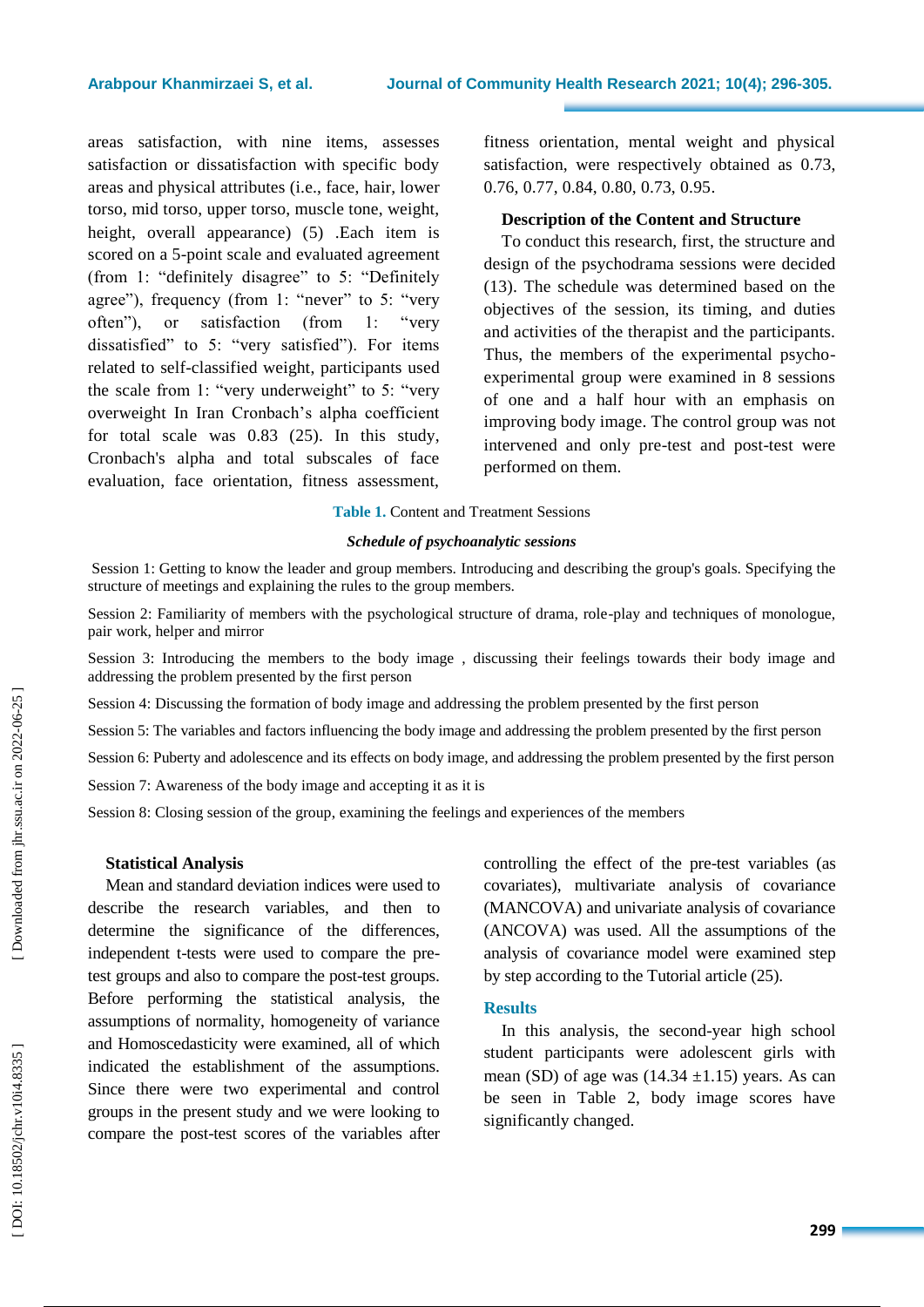| <b>Test</b>                                    | <b>Variable</b>              | <b>Groups</b>           |                                                | Mean $\pm SD$                                                                  | t test for<br>Pre-test<br>comparison | t test for<br>Post-test<br>comparison |  |
|------------------------------------------------|------------------------------|-------------------------|------------------------------------------------|--------------------------------------------------------------------------------|--------------------------------------|---------------------------------------|--|
| Multidimensional<br>body-self<br>relationships | Face<br>evaluation           | experimental<br>control | Pre-test<br>Post-test<br>Pre-test<br>Post-test | $19.83 \pm 4.50$<br>$26.16 \pm 6.53$<br>$19.08 \pm 3.50$<br>$19.58 \pm 3.08$   | $p=0.654$                            | $p=0.005**$                           |  |
|                                                | Face<br>orientation          | experimental<br>control | Pre-test<br>Post-test<br>Pre-test<br>Post-test | $46.83 \pm 6.67$<br>$46.91 \pm 7.16$<br>$46.66 \pm 6.65$<br>$45.66 \pm 5.94$   | $p=0.952$                            | $p=0.646$                             |  |
|                                                | <b>Fitness</b><br>evaluation | experimental<br>control | Pre-test<br>Post-test<br>Pre-test<br>Post-test | $8.91 \pm 2.90$<br>$11.00 \pm 2.92$<br>$8.91 \pm 2.15$<br>$9.25 \pm 2.37$      | $p=0.999$                            | $p=0.122$                             |  |
|                                                | Fitness<br>orientation       | experimental<br>control | Pre-test<br>Post-test<br>Pre-test<br>Post-test | $36.75 \pm 6.79$<br>$41.83 + 5.55$<br>$35.91 \pm 5.85$<br>$35.58 \pm 5.43$     | $p=0.751$                            | $p=0.011*$                            |  |
|                                                | Mental<br>weight             | experimental<br>control | Pre-test<br>Post-test<br>Pre-test<br>Post-test | $7.08 \pm 2.02$<br>$6.75 \pm 1.86$<br>$6.41 \pm 2.46$<br>$5.83 \pm 1.89$       | $p=0.477$                            | $p=0.246$                             |  |
|                                                | Physical<br>satisfaction     | experimental<br>control | Pre-test<br>Post-test<br>Pre-test<br>Post-test | $25.08 \pm 3.65$<br>$32.50 \pm 4.85$<br>$26.16 \pm 3.80$<br>$26.00 \pm 3.56$   | $p=0.485$                            | $p<0.001**$                           |  |
|                                                | Body image                   | experimental<br>control | Pre-test<br>Post-test<br>Pre-test<br>Post-test | $144.50 \pm 12.33$<br>$16.165 \pm 12.96$<br>143.16±13.90<br>$141.91 \pm 13.24$ | $p=0.806$                            | $p<0.001**$                           |  |

**Table 2.** Descriptive Characteristics of Pre-test and Post-test Scores by the Control Group  $(n = 12)$ 

Table 2 describes the scores of the body image and the fear of negative evaluation in participants. As can be seen, the scores of the experimental group increased after applying the independent variable. There was an increase in

the mean  $\pm SD$  of physical satisfaction from pretest  $(25.08 \pm 3.65)$  to post-test  $(32.50 \pm 4.85)$ . Moreover, the mean  $\pm SD$  of the body image increased from pre-test  $(144.50 \pm 12.33)$  to posttest  $(16.165 \pm 12.96)$ .

**Table 3 .** Levene's Test Results to Examine the Homogeneity of Variance in the Scores of Experimental and Control Groups

| <b>Test</b>                | <b>Variable</b>       |       | DF1 | DF <sub>2</sub> |      |
|----------------------------|-----------------------|-------|-----|-----------------|------|
|                            | Face evaluation       | 0.961 |     | 22              | 0.55 |
|                            | Face orientation      | 0.062 |     | 22              | 0.75 |
|                            | Fitness evaluation    | 2.775 |     | 22              | 0.60 |
| Multidimensional body-self | Fitness orientation   | 0.123 |     | 22              | 0.39 |
| relationships              | Mental weight         | 0.602 |     | 22              | 0.87 |
|                            | Physical satisfaction | 2.162 |     | 22              | 0.74 |
|                            | Body image            | 0.147 |     | 22              | 0.54 |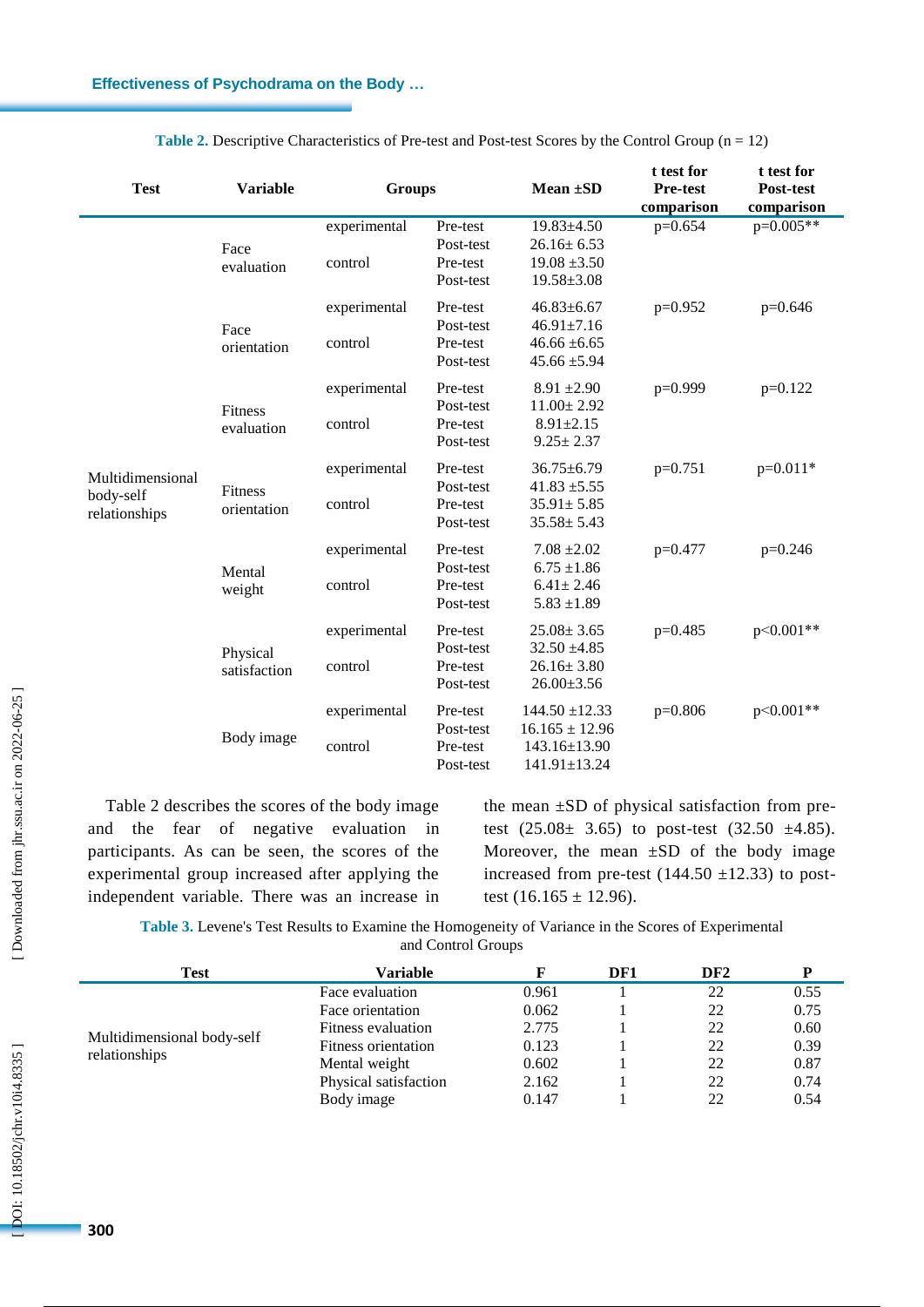The results of the Levene's test in table 3 showed that there was no significant difference between the variance of the scores of the experimental and control groups in all the variables studied in this study. This means that the variance of all variables in the two groups was the same. Therefore, it can be said that the variance of the scores was homogeneous.

| <b>Variables</b>           | <b>Source</b> | <b>Type III Sum</b><br>of The Squares | Df | Mean<br><b>Square</b> | F      | P              | Eta  |
|----------------------------|---------------|---------------------------------------|----|-----------------------|--------|----------------|------|
|                            | pre-test      | 1679.93                               | 1  | 1679.93               | 16.79  | $<0.001**$     | 0.97 |
| Face evaluation            | group         | 2992.30                               | 1  | 2992.30               | 29.91  | $\leq 0.001**$ | 0.99 |
|                            | error         | 2100.64                               | 21 | 100.03                |        |                |      |
|                            | pre-test      | 70.28                                 | 1  | 70.28                 | 2.92   | 0.10           | 0.37 |
| Face orientation           | group         | 232.28                                | 1  | 232.28                | 9.67   | $<0.001**$     | 0.84 |
|                            | error         | 504.30                                | 21 | 24.01                 |        |                |      |
|                            | pre-test      | 5050.46                               | 1  | 5050.46               | 3.68   | $\leq 0.001**$ | 0.99 |
| Fitness evaluation         | group         | 7.66                                  | 1  | 7.66                  | 0.35   | 0.55           | 0.08 |
|                            | error         | 448.11                                | 21 | 21.33                 |        |                |      |
|                            | pre-test      | 79.97                                 | 1  | 79.97                 | 22.01  | $\leq 0.001**$ | 0.99 |
| <b>Fitness orientation</b> | group         | 18.37                                 | 1  | 18.37                 | 5.05   | $0.03*$        | 0.57 |
|                            | error         | 76.27                                 | 21 | 3.63                  |        |                |      |
|                            | pre-test      | 273.65                                | 1  | 273.65                | 14.69  | $\leq 0.001**$ | 0.95 |
| Body image                 | group         | 199.97                                | 1  | 199.97                | 10.74  | $\leq 0.001**$ | 0.87 |
|                            | error         | 391.02                                | 21 | 18.62                 |        |                |      |
|                            | pre-test      | 66.26                                 | 1  | 66.26                 | 119.39 | $\leq 0.001**$ |      |
| Mental weight              | group         | 0.95                                  | 1  | 0.95                  | 1.71   | 0.20           | 0.24 |
|                            | error         | 11.65                                 | 21 | 0.55                  |        |                |      |
|                            | pre-test      | 1679.93                               | 1  | 1679.93               | 29.07  | $\leq 0.001**$ | 0.99 |
| Physical satisfaction      | group         | 2992.30                               | 1  | 2992.30               | 40.76  | $\leq 0.001**$ | 1    |
|                            | error         | 167.34                                | 21 | 7.96                  |        |                |      |

P<0.01 \*\* P< 0.05

The results of the analysis of covariance in table 4 showed that there was a significant difference between the mean scores of the control and experimental groups regarding the body image variable (P < 0.01, F = 29.914). Test's power of 0.843 showed that psychodrama is effective in improving the female students' evaluation of their appearance. As a result, in table 4, it can be said that psychoanalysis was not effective in improving the orientation of female students. The results of the analysis of covariance in table 4 showed that there was a significant difference between the mean scores of the control and experimental groups with regard to the fitness assessment component (P < 0.05, F = 5,059). The test's power of 1 also showed that psychodrama was effective in improving the physical satisfaction of female students **.**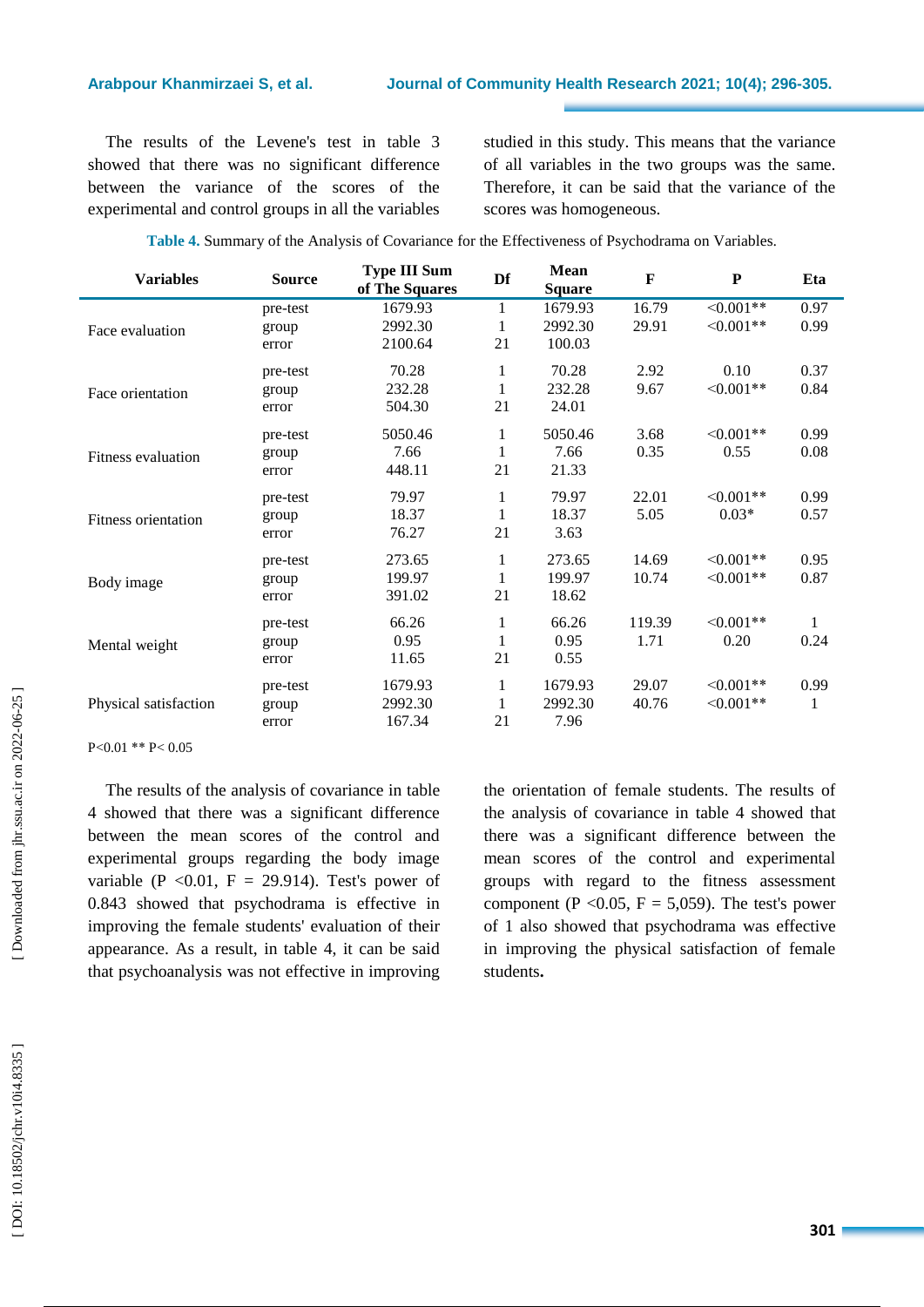|                                             | Variables                    | Group                   | Mean             | <b>Std Error</b> |
|---------------------------------------------|------------------------------|-------------------------|------------------|------------------|
|                                             | Face Evaluation              | experimental<br>control | 25.73<br>20.02   | 1.42<br>1.42     |
|                                             | <b>Face Orientation</b>      | experimental<br>control | 47.13<br>45.45   | 1.40<br>1.40     |
|                                             | <b>Fitness Evaluation</b>    | experimental<br>control | 11.22<br>9.03    | 0.59<br>0.59     |
| Multidimensional Body-self<br>relationships | <b>Fitness Orientation</b>   | experimental<br>control | 41.63<br>35.78   | 1.39<br>1.39     |
|                                             | Mental Weight                | experimental<br>control | 6.46<br>6.13     | 0.24<br>0.24     |
|                                             | <b>Physical Satisfaction</b> | Experimental<br>Control | 32.80<br>25.70   | 0.73<br>0.73     |
|                                             | <b>Body Image</b>            | Experimental<br>Control | 164.72<br>142.36 | 2.89<br>2.89     |

**Table 5 .** Estimated Marginal Means and Standard Error after Adjusting the Effect of Covariate Variables

According to tables 4 and 5, it can be seen that after correcting the effect of covariate variables, there was a significant difference between the experimental and control groups in terms of face evaluation, face orientation, fitness orientation, physical satisfaction and body image, so that the experimental group had a higher score in these variables.

# **Discussion**

As the results showed , psychodrama can be significantly effective in improving the body image of female adolescents. Consistent with the results of the present study, Rudokaite and Indriuniene in their study showed that psychoanalysis had a significant effect on reducing emotional expression of school fear in adolescents , and also those in the experimental group to adapt to school fear through different approaches compared to the control group. In this regard, students' level of participation and cooperation increased in school and group (16). Davidson in a theoretical review considered psychodrama to be effective in creating or increasing a positive body image in adolescent girls. Also, the results of the research by Şimşek et al. showed psychodrama has been effective in increasing empathy in adolescents, and on the other hand, in reducing their social anxiety (15). Sevi et al. found that after a one -year course of group therapy based on psychodrama on students

suffering from mental health problems, this approach could be effective in improving the quality of the students' life and reducing clinical symptoms (19) Likewise, Psychodrama can easily be applied to treat body image dissatisfaction in adolescent girls by encouraging them to have a good body image. Psychodrama can be useful for adolescent girls who have a negative relationship with their bodies, indicating the need to externalize information which is often processed solely by verbal expression. Accompanied by the leader, the client's inner story is physically expressed in a secure, contained manner. The ability to communicate with abstract as well as concrete parts of one's self will contribute to a more compassionate relationship with the body and its perceived deficiencies .

Numerous studies have shown that the effects of psychotherapy can be experienced by people of all ages, but the efficacy of this treatment in teenagers has been reported to be very high because it gives them an opportunity to regulate their emotions to Correctly Evacuate (15, 19) Psychodrama contributes to the incorporation of processes related to thought, enthusiasm, and visualization through the development of spontaneity and creativity. Through reflecting on a specific situation about the students' personal behavioral responses, their belief system about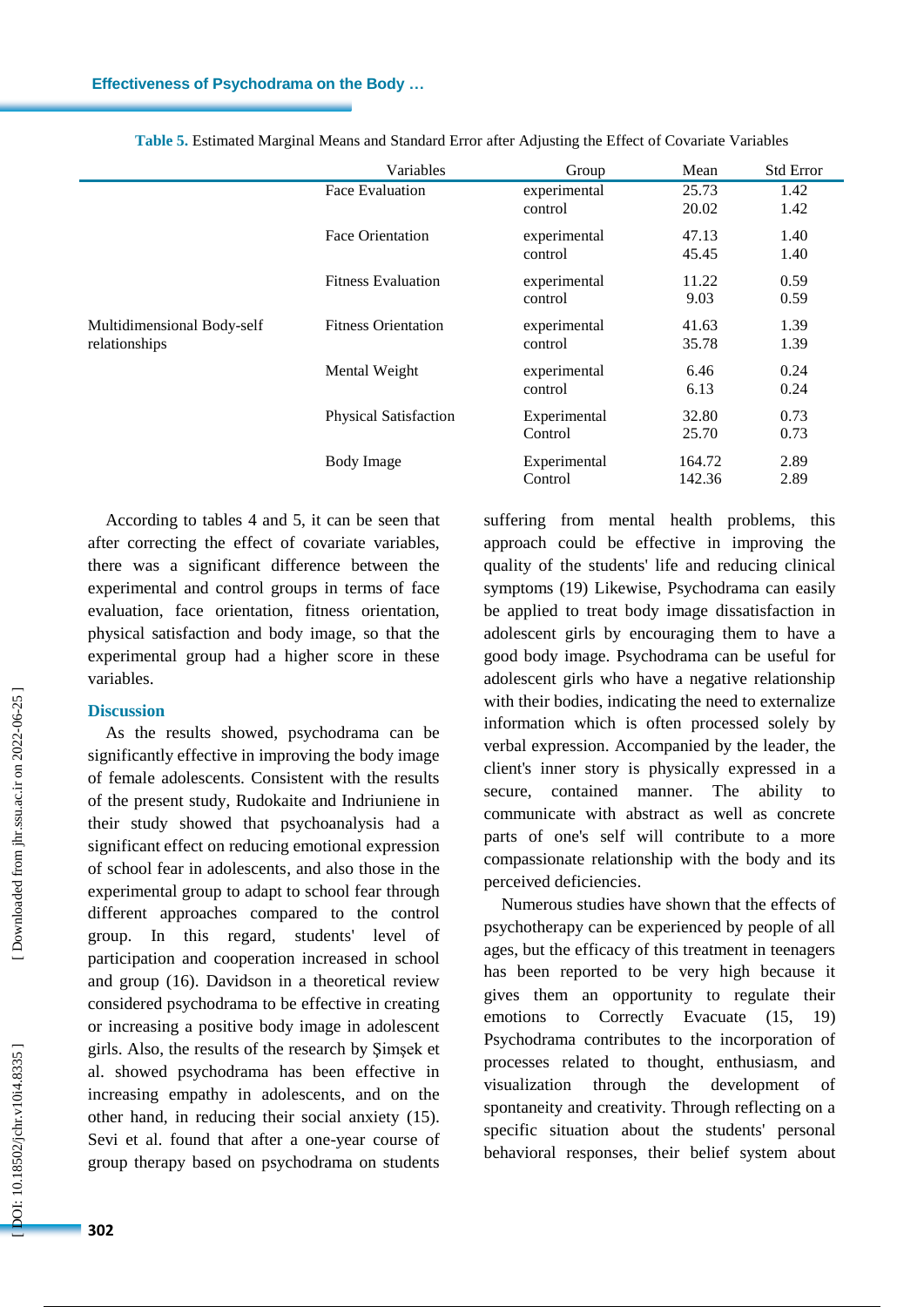themselves, others, and the environment in which they live, adolescents may gain insight into their feelings and the effects of their behavioral and emotional responses in that situation. After gaining such insight, students have the chance to consider and observe more effective solutions in practice (25).

The results of Boroumandian et al. showed that group therapy through interactive and psychodrama methods had a significant effect on increasing emotional self -awareness and its components , including emotional differentiation, emotional verbal sharing, and physical awareness of emotion in females' adolescents with psychological distress (22) . The results of Felsman et al . were also in line with the results of the present study , and showed that psychodrama increased self-esteem and psychological well being , and reduce d social anxiety in 15 students in the experimental group who were exposed to 10 two -hour sessions of treatment (23).

In explaining these results, it can be said that, as Moreno believed, in performing psychodrama, the authorities should be allowed to release their hidden thoughts, emotions, and motives by playing a role. He claimed if the client knew that discharge and expression of emotions and motivations in any form would be accepted by the therapist, he /she would express them willingly (130) , and this is the characteristic of a psychodrama which can help clients to accept themselves and improve their body image by making it possible to release emotions in the right way and the therapist's tolerance of adolescent's feelings and thoughts. On the other hand, psychodrama allows people to express their repressed and hidden negative emotions by playing a role, and it is obvious that expressing these negative emotions and inner feelings can improve self-esteem, self -acceptance, and body image. Visual role -play in this approach can create emotional and physical integration, and projective role -play facilitates the expression of emotions. Integration and externalization play an important role in the process of improving mental disorders (22). Therefore, it can be concluded that the externalization of repressed emotions and

creating psychological integration is effective in improving body image.

On the other hand, there is a significant relationship between self -esteem and body image(13) The results of the study by Fernández - Bustos et al. showed that psychodrama of role playing has increased self -esteem in adolescent girls, which reveals that with increasing self esteem, body image also improves(17) . According to the findings of this study, it can be concluded that psychodrama can greatly help to improve the physical image of adolescent girls by mental refinement, discharge of repressed emotions, and increase of spontaneity and self-esteem (17) . Psychodrama seems to have the ability to develop and reinforce a positive body image regarding the six main constructs. As shown by the authors, the positive body image consists of body appreciation, body acceptance and affection, a broad conceptualization of attractiveness, involvement in adaptive appearance, inner positivity, and knowledge filtering in a body protective matter (26).

By fostering a healthy body image, psychodrama can be easily applied to the treatment of dissatisfaction with body image in teenage girls. The group process could provide a platform for all members to receive counseling, whether or not they are the main focus of the story in the psychodrama performance phase through the "spectator catharsis" process (28) .

Among the limitations of this study was the lack of international and domestic research as well as the limitation of Persian capital in the field of psychoanalysis. Monitoring of independent variable outcomes was not carried out due to time constraints, and not being able to regulate all troubling influences, including personality and educational differences between the samples. However, the variables such as age, gender, educational level, and a number of samples .The limited time of students regarding their studies led to eight psychoanalytic sessions instead of ten. The study's failure to monitor demographic and intervention factors were among the most significant limitations. However, the most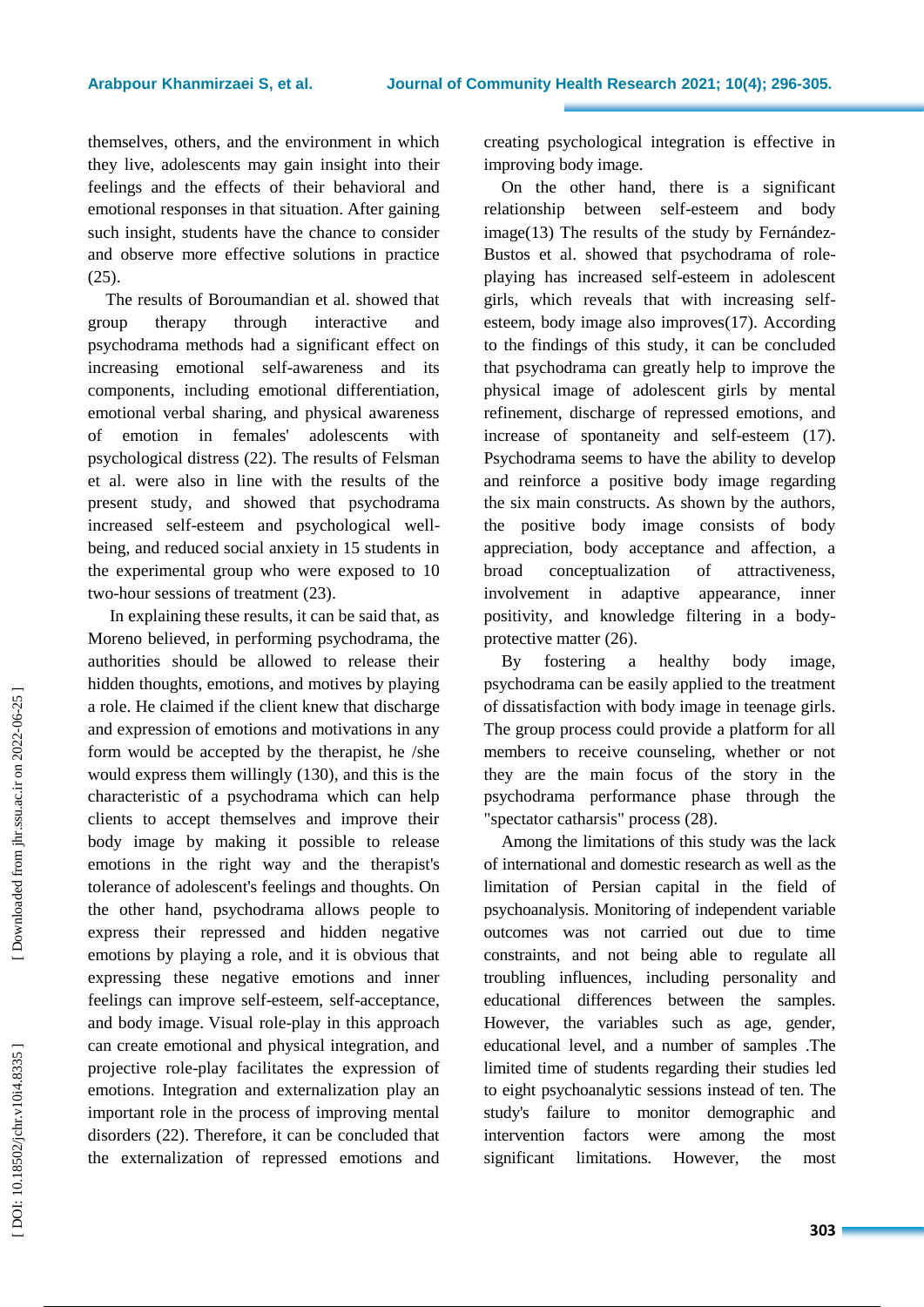significant strength of this study was its effectiveness in treating young girls with body image disorders.

# **Conclusion**

The results of this study showed that psychodrama was effective in improving the female students' evaluation of their appearance (P <0.01). Moreover, psychodrama was effective in improving the gilrs' satisfaction with their physical attributes (P <0.05). Researchers are also recommended to evaluate this procedure in male adolescents or in conjunction with other therapeutic methods, to determine its efficacy.

## **Ethical Approval**

The Ethics Committee of Science and Research in University of Tehran, approved the present study with the following number: Coded IR.SRUT. REC. 2657098/99.

### **Conflicts of interest**

None to declare.

### **Authors contribution**

Study concept and design, Methodology, Investigation, SA; writing -original, SA & FK; writing -review and Editing, SA,FK,MZ; Supervision, MZ. All authors read and approved the final manuscript .

# **References**

- 1.Gopnik A, O'Grady S, Lucas CG, et al. Changes in cognitive flexibility and hypothesis search across human life history from childhood to adolescence to adulthood. Proceedings of the National Academy of Sciences. 2017;114(30):7892 -9.
- 2.Thoits PA. Self, identity, stress, and mental health. Handbook of the sociology of mental health: Springer; 2013. p. 357 -77.
- 3.Northrup C. Women's bodies, women's wisdom: Creating physical and emotional health and healing: Hay House, Inc; 2020 .
- 4.Izydorczyk B, Sitnik -Warchulska K. Sociocultural appearance standards and risk factors for eating disorders in adolescents and women of various ages. Frontiers in psychology. 2018;9:429.
- 5.Alebachew F, Ashagrie M. The Body -Image concept analysis of youth and adolescent. American Journal of Biomedical and Life Sciences. 2017;5(6):130 -4.
- 6.Voelker DK, Reel JJ, Greenleaf C. Weight status and body image perceptions in adolescents: current perspectives. Adolescent health, medicine and therapeutics. 2015;6:149.
- 7.Al -Mosaiwi M, Johnstone T. In an absolute state: Elevated use of absolutist words is a marker specific to anxiety, depression, and suicidal ideation. Clinical Psychological Science. 2018;6(4):529 -42.
- 8.Kircaburun K, Griffiths MD, Billieux J. Childhood emotional maltreatment and problematic social media use among adolescents: The mediating role of body image dissatisfaction. International Journal of Mental Health and Addiction. 2020;18(6):1536 -47.
- 9.Fernández -Bustos JG, Infantes -Paniagua Á, Cuevas R, et al. Effect of physical activity on self -concept: theoretical model on the mediation of body image and physical self -concept in adolescents. Frontiers in psychology. 2019;10:1537.
- 10. McVea CS, Gow K, Lowe R. Corrective interpersonal experience in psychodrama group therapy: A comprehensive process analysis of significant therapeutic events. Psychotherapy Research. 2011;21(4):416 -29.
- 11. Giacomucci S, Stone A. Being in two places at once: Renegotiating traumatic experience through the surplus reality of psychodrama. Social Work with Groups. 2019;42(3):184 -96.
- 12. Green EJ, Drewes AA. Integrating expressive arts and play therapy with children and adolescents: John Wiley & Sons; 2013.
- 13. Treadwell T. JL Moreno: The Origins of the Group Encounter Movement and the Forerunner of Web -Based Social Network Media Revolution. The Journal of Psychodrama, Sociometry, and Group Psychotherapy. 2016;64(1):51 -62.
- 14. Yaniv D. Trust the process: a new scientific outlook on psychodramatic spontaneity training. Frontiers in psychology. 2018;9:2083.

OOI: 10.18502/jchr.v10i4.8335